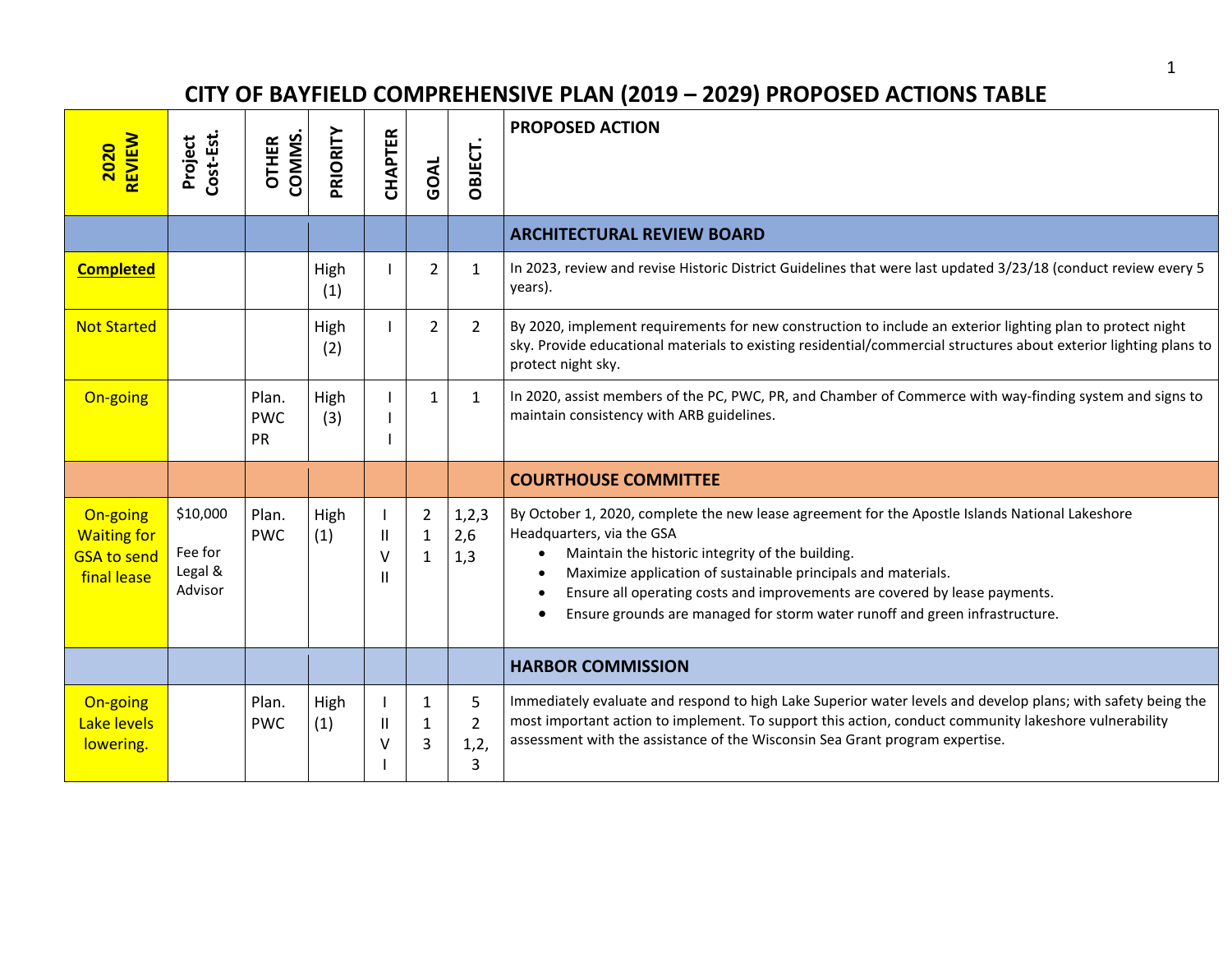|                              |                      |                                           |             |                                                                                       |                                                   |                                              | $\overline{2}$                                                                                                                                                                                                           |
|------------------------------|----------------------|-------------------------------------------|-------------|---------------------------------------------------------------------------------------|---------------------------------------------------|----------------------------------------------|--------------------------------------------------------------------------------------------------------------------------------------------------------------------------------------------------------------------------|
| <b>REVIEW</b><br><b>2020</b> | Project<br>Cost-Est. | COMMS.<br><b>OTHER</b>                    | PRIORITY    | <b>CHAPTER</b>                                                                        | GOAL                                              | OBJECT.                                      | <b>PROPOSED ACTION</b>                                                                                                                                                                                                   |
| Started -<br>On-going        | \$25,000             | Plan.<br><b>PWC</b>                       | High<br>(2) | $\mathbf{II}$<br>$\mathbf{III}$<br>٧<br>٧                                             | $\mathbf{1}$<br>$\mathbf{1}$<br>$\mathbf{1}$<br>1 | 2,4<br>4<br>1,3<br>1, 2,<br>3                | Review all harbor assets and develop long range planning guide that covers maintenance,<br>improvements, and enhancements needed and sustainability goals/initiatives by 2021.                                           |
| <b>Not Started</b>           | \$25,000             | Plan.<br><b>PWC</b><br><b>Touris</b><br>m | High<br>(3) | $\mathbf{I}$<br>$\ensuremath{\mathsf{II}}$<br>$\mathop{\rm III}\nolimits$<br>IV<br>VI | $\mathbf{1}$                                      | 1,3<br>1, 2, 5,<br>6<br>4<br>1, 3<br>1, 2, 3 | Engage in a study on use of the Bayfield City Dock; is it now being used for the highest and best use<br>and what improvements are needed. Declining long term leases, open spaces, high water, city<br>management, etc. |
| Started -<br>On-going        | \$750,000            | Plan.                                     | Med<br>(4)  | $\mathbf{I}$<br>$\ensuremath{\mathsf{II}}$<br>$\mathbf{III}$<br>IV                    | $\overline{2}$<br>1<br>1<br>$\mathbf{1}$          | 1,3<br>1, 2, 5,<br>6<br>4<br>1, 3            | Review marina needs and consider remodel/rebuild of Marina building by 2022.                                                                                                                                             |
| Started -<br>On-going        | Free                 | Plan.                                     | Med<br>(5)  | $\ensuremath{\mathsf{III}}\xspace$<br>IV                                              | 1<br>1                                            | 1,<br>1,2,<br>5                              | By mid-year 2022, with public input, begin future lease discussions for Apostle Islands Marina.                                                                                                                          |
|                              |                      |                                           |             |                                                                                       |                                                   |                                              | <b>HEALTH &amp; SAFETY; AMBULANCE; FIRE</b>                                                                                                                                                                              |
| On-going                     |                      |                                           | High<br>(1) | Ш                                                                                     | 1                                                 | 7                                            | Support and maintain high quality emergency services for the greater community including police,<br>ambulance, fire protection and public works.                                                                         |
|                              |                      |                                           |             |                                                                                       |                                                   |                                              | <b>HOUSING COMMITTEE</b>                                                                                                                                                                                                 |
| Started -<br>On-going        | \$25,000             | ARB<br>Plan.                              | Med<br>(1)  | $\vee$                                                                                | $\mathbf{1}$                                      | $1-6$                                        | In 2020, after completion of the housing study, formally establish Housing Committee with full<br>Council approval. Develop 5-year plan for implementing Comp. Plan and other City priorities.                           |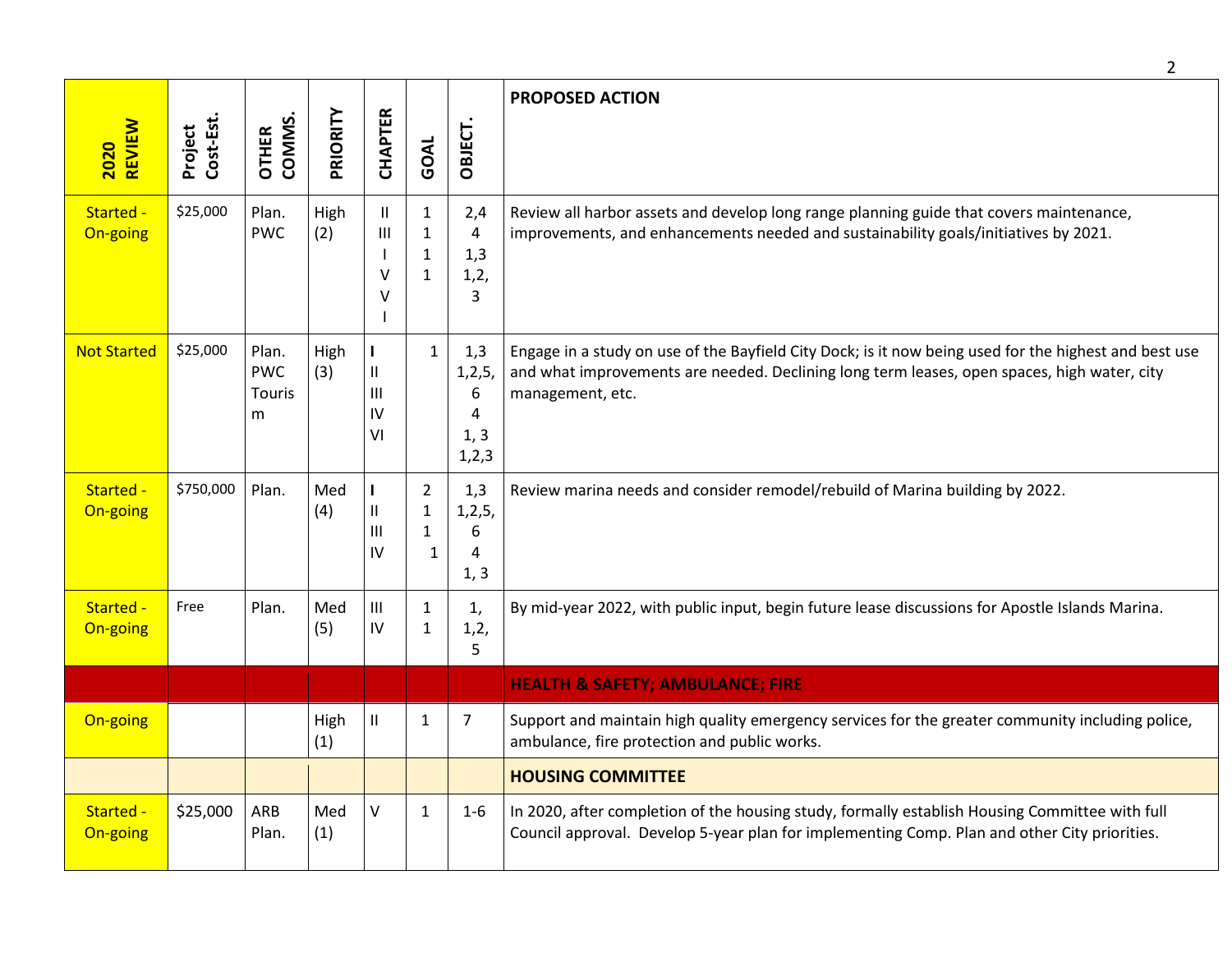| REVIEW<br>2020                           | Cost-Est.<br>Project | COMMS.<br><b>OTHER</b> | PRIORITY    | CHAPTER                            | GOAL           | OBJECT.        | <b>PROPOSED ACTION</b>                                                                                                                                                                                                                                                                                                                                                                       |
|------------------------------------------|----------------------|------------------------|-------------|------------------------------------|----------------|----------------|----------------------------------------------------------------------------------------------------------------------------------------------------------------------------------------------------------------------------------------------------------------------------------------------------------------------------------------------------------------------------------------------|
|                                          |                      |                        |             |                                    |                |                | <b>LIBRARY COMMITTEE</b>                                                                                                                                                                                                                                                                                                                                                                     |
| Started -<br>On-going<br>50%<br>complete |                      | <b>ARB</b>             | High<br>(1) |                                    | $\overline{2}$ | $\mathbf{1}$   | Undertake "The Bayfield Carnegie Library Pillar and Restoration Project," aligning with historical<br>district guidelines (in collaboration with and advice from Wisconsin Historical Society), to restore<br>and renovate library to promote long-term sustainability of the building. Goals are to complete<br>fundraising drive by February 2020 and to complete structural work by 2025. |
| On-going                                 |                      | ARB                    | High<br>(2) | $\ensuremath{\mathsf{II}}$         | $\mathbf{1}$   | 6              | Renovate the library building in collaboration and with the advice of the Wisconsin Historical Society<br>(See no. 1, under CH 1, Goal 2)                                                                                                                                                                                                                                                    |
| On-going                                 |                      | ARB                    | High<br>(3) | $\ensuremath{\mathsf{III}}\xspace$ | 1              | $\overline{2}$ | Restore the crumbling steps leading to the portico as part of Library Restoration Project (2025). See<br>CH 1, Goal 2, no. 1.                                                                                                                                                                                                                                                                |
| On-going                                 |                      |                        | High<br>(4) |                                    | 1              | 6              | Preserve current habitat for declining bird and mammal species as we begin restoration work on the<br>Library chimney project (2025) (for example, chimney swifts and bats).                                                                                                                                                                                                                 |
| On-going                                 |                      |                        | Med         |                                    | $\overline{2}$ | 4              | Further promote current and ongoing programs of intercultural and intergenerational sharing with<br>the Red Cliff Community. Create and promote further access to the Bayfield Video Archive<br>developed in cooperation with the Bayfield Heritage Association and consider expanding the<br>archive.                                                                                       |
| On-going                                 |                      |                        | Med         | $\mathbf{II}$                      | $\mathbf{1}$   | $\mathbf{1}$   | Maintain and enrich the Northern Waters Library Service. Sustain and expand our ongoing<br>relationship with Red Cliff and connections with other neighboring communities as in joint<br>programming (poetry and art, for example, and the Community Read program in conjunction with<br>Northland College).                                                                                 |
| On-going                                 |                      | <b>PWC</b>             | Med         | $\mathbf{H}$                       | $\mathbf{1}$   | 5              | Maintain our current accessibility to seniors; collaborate with CORE Resources to expand access to<br>the collection through outreach initiatives.                                                                                                                                                                                                                                           |
| On-going                                 |                      | P&R<br>Plan.           | Med         | IV                                 | $\mathbf{1}$   | $\mathbf{1}$   | Promote awareness of the location of the Library as a community focal point through physical<br>signage and through Library presence on Bayfield community websites and maps. Include mention<br>of the Library's amenity status through naming it as being among the top five in the state of WI in<br>2019.                                                                                |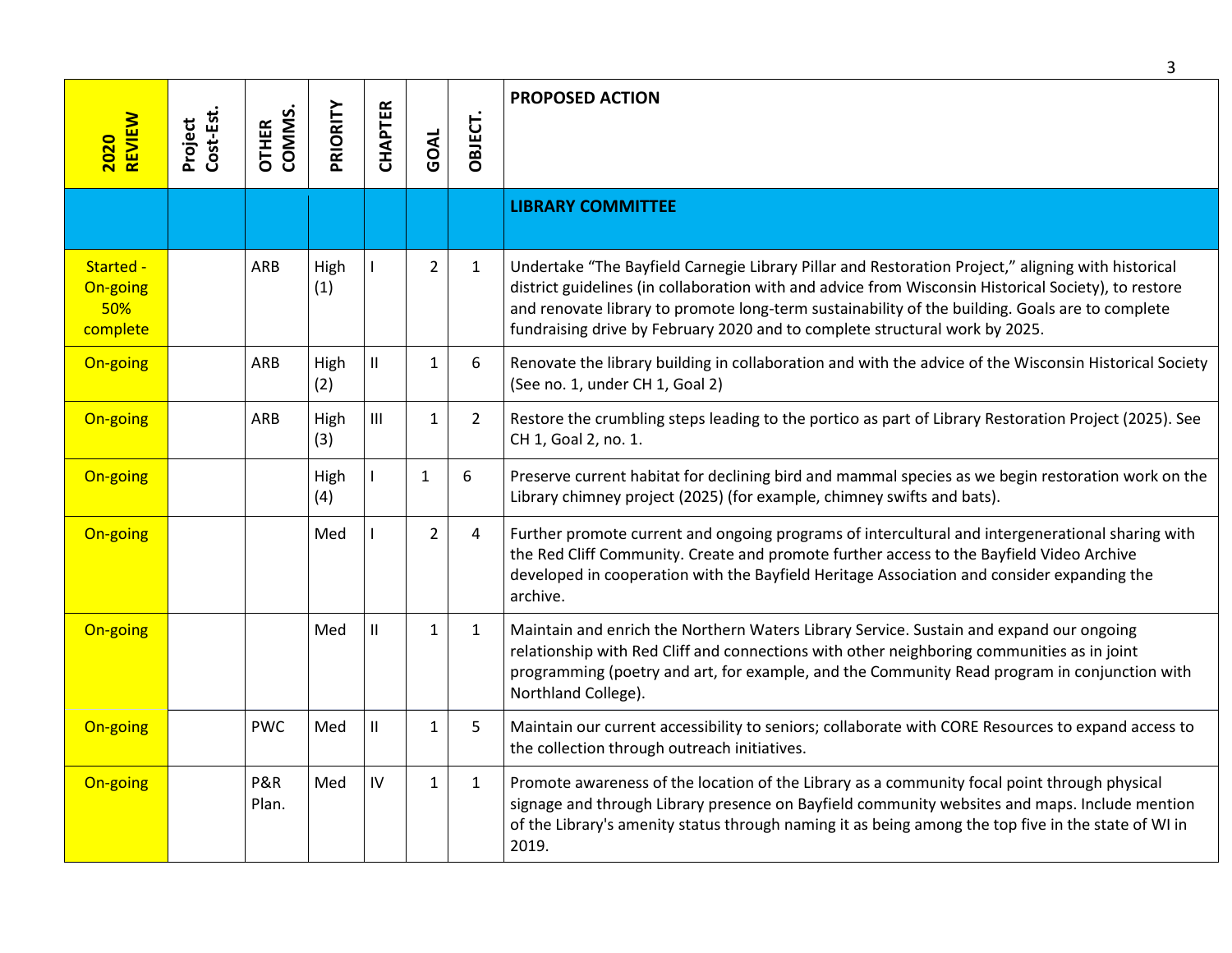|                            |                                                                            |                                                            |             |                                 |                              |                     | 4                                                                                                                                                                                                                                                                                                                                                                                                                                                                                                                                                                                                                                                                                                                |
|----------------------------|----------------------------------------------------------------------------|------------------------------------------------------------|-------------|---------------------------------|------------------------------|---------------------|------------------------------------------------------------------------------------------------------------------------------------------------------------------------------------------------------------------------------------------------------------------------------------------------------------------------------------------------------------------------------------------------------------------------------------------------------------------------------------------------------------------------------------------------------------------------------------------------------------------------------------------------------------------------------------------------------------------|
| REVIEW<br>2020             | Cost-Est.<br>Project                                                       | COMMS.<br><b>OTHER</b>                                     | PRIORITY    | CHAPTER                         | GOAL                         | OBJECT.             | <b>PROPOSED ACTION</b>                                                                                                                                                                                                                                                                                                                                                                                                                                                                                                                                                                                                                                                                                           |
| On-going                   |                                                                            | Plan.<br><b>PWC</b>                                        | Med         | VI                              | $\mathbf{1}$                 | $\mathbf{1}$        | Implement recommendations from the 2019 Focus on Energy consultation as part of our shared<br>sustainability values for the City of Bayfield (as funding allows).                                                                                                                                                                                                                                                                                                                                                                                                                                                                                                                                                |
| On-going                   |                                                                            |                                                            | Med         | VII                             | $\mathbf{1}$                 | $\mathbf{1}$        | Participate in ongoing working relationships with library networks in the area and throughout the<br>state. Assist in furthering community discussions about cultural and social issues in the<br>Chequamegon Bay area through programs and promoting appropriate materials as in All Community<br>Read initiatives.                                                                                                                                                                                                                                                                                                                                                                                             |
| On-going                   |                                                                            |                                                            | Med         | VII                             | $\mathbf{1}$                 | 5                   | Strengthen and develop our existing partnership with the Bayfield School District through after-<br>school and summer-time programming aimed at school-age users, continuing implementation of our<br>student internship program, and engaging with school representatives on our board in meaningful<br>dialogue as to specific concerns and potentials for cooperation that might exist between the Library<br>and the school district.                                                                                                                                                                                                                                                                        |
|                            |                                                                            |                                                            |             |                                 |                              |                     | <b>PARKS AND RECREATION COMMITTEE (includes Waterfront Committee)</b>                                                                                                                                                                                                                                                                                                                                                                                                                                                                                                                                                                                                                                            |
| 1) Complete<br>2) On-going | \$58,150<br>(funded<br>by grant<br>&<br>partners)                          | <b>PWC</b><br>Tree                                         | High<br>(1) |                                 | 4<br>$\mathbf{1}$            | 1,2<br>$\mathbf{1}$ | Preserve, Maintain & Enhance Parks & Trails: By the end of 2021, complete implementation of Big<br>Ravine Preserve improvements as described in the Wisconsin Coastal Management grants,<br>including: 1) Trailhead enhancements at the Gil Larsen Trailhead and Meyers - Olsen Rd.; 2) Design<br>and construction of trails network and stairway to connect the bottom of the Ravine with the school<br>as well as east and west sides.                                                                                                                                                                                                                                                                         |
| On-going                   | \$5,000<br>(needs to<br>be part<br>of larger<br>wayfindi<br>ng<br>program) | ARB<br>Parking<br>Plan.<br><b>PWC</b><br>Tourism<br>Water. | High<br>(2) | $\mathsf{III}$<br>$\mathsf{II}$ | $\mathbf{1}$<br>$\mathbf{1}$ | 1,2<br>1,5,6        | In conjunction with the Wisconsin Coastal Management Grant, by July 2020, implement a<br>wayfinding system to facilitate public information and access to parks, trails (trailheads), and the<br>lake. This would serve as the foundation for implementing a more comprehensive wayfinding system<br>identified in the Comp. Plan. This would include a style manual for signs and maps, as well as<br>location of a few select sign locations. Also, include getting parks, trails, trailheads, and lake access<br>on google maps so anyone can find and navigate to these features. Develop the style manual with<br>the involvement of the re-vitalized sign sub-committee of the Plan Commission & the BCVB. |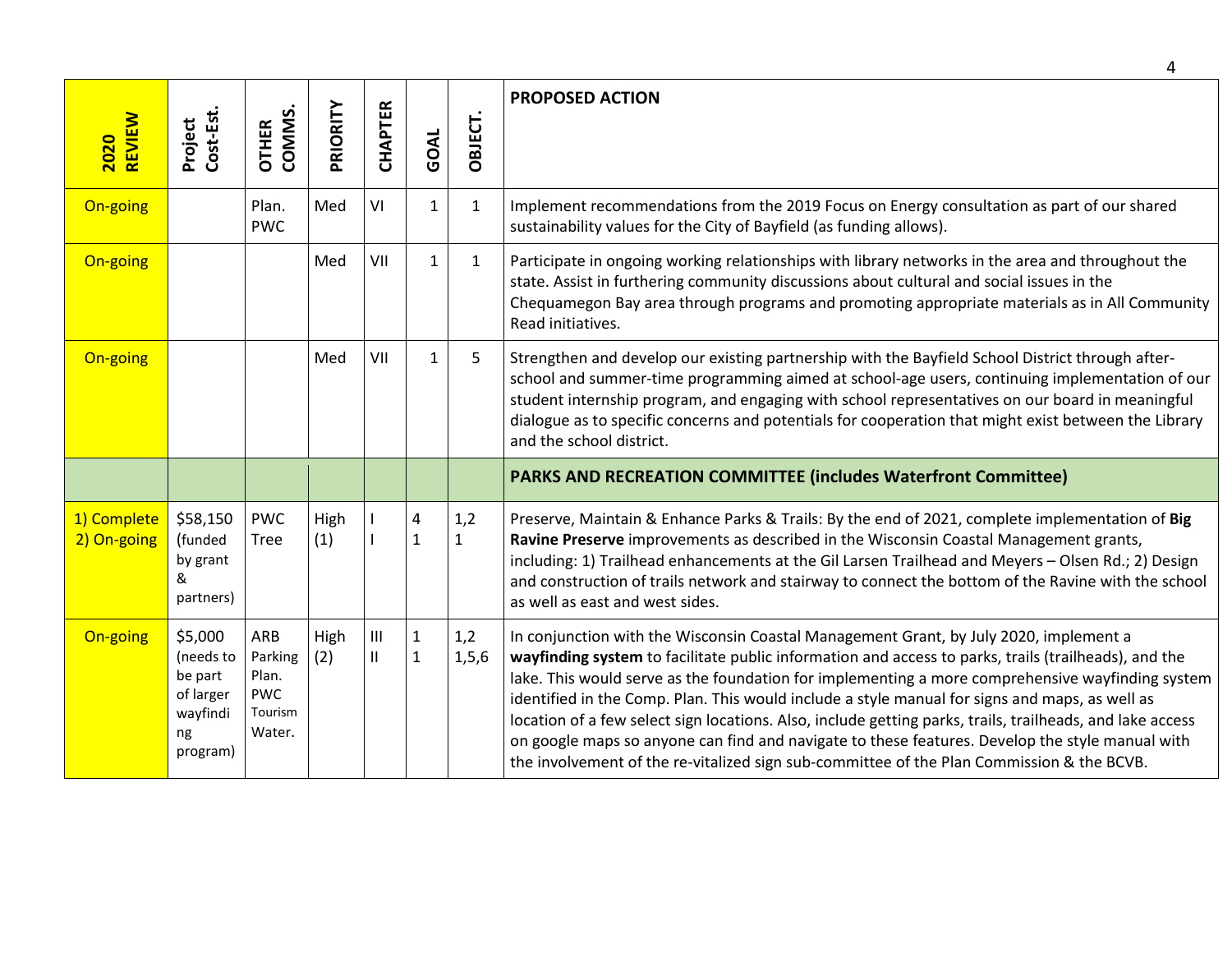|                                                                                 |                             |                                                        |             |                                     |                                                   |                            | 5                                                                                                                                                                                                                                                                                                                                                                                                                                                                                                                                                                                                                                                                                                                                                                                                                                                  |
|---------------------------------------------------------------------------------|-----------------------------|--------------------------------------------------------|-------------|-------------------------------------|---------------------------------------------------|----------------------------|----------------------------------------------------------------------------------------------------------------------------------------------------------------------------------------------------------------------------------------------------------------------------------------------------------------------------------------------------------------------------------------------------------------------------------------------------------------------------------------------------------------------------------------------------------------------------------------------------------------------------------------------------------------------------------------------------------------------------------------------------------------------------------------------------------------------------------------------------|
| <b>REVIEW</b><br>2020                                                           | Cost-Est.<br>Project        | COMMS.<br><b>OTHER</b>                                 | PRIORITY    | <b>CHAPTER</b>                      | GOAL                                              | OBJECT.                    | <b>PROPOSED ACTION</b>                                                                                                                                                                                                                                                                                                                                                                                                                                                                                                                                                                                                                                                                                                                                                                                                                             |
| 1)Complete<br>On-going                                                          | \$30,000                    | Plan.<br><b>PWC</b><br><b>Tree</b><br>Water.           | High<br>(3) |                                     | 4                                                 | $\mathbf{1}$               | Preserve, Maintain and Enhance Parks: By the end of 2021, using grant funds matched by City funds,<br>implement repairs and improvements to Halvor Reiten Park: 1) large rip rap along Dock L; 2) install<br>boardwalk on top of land spit out to the dock at the end; 3) implement low-maintenance plantings<br>to enhance aesthetics and resilience; 4) implement green infrastructure, as appropriate.                                                                                                                                                                                                                                                                                                                                                                                                                                          |
| On-going                                                                        | \$70,000                    | <b>PWC</b>                                             | High<br>(4) |                                     | 4                                                 | $\overline{2}$             | Continue to implement improvements & maintenance of Dalrymple Park: 1) By 2024 complete<br>electrical upgrades/underground installation; 2) by 2029 improve existing road (accumulate<br>carryover funds to cover \$40K cost); 3) monitor shoreline and seek resources to address stabilization<br>where needed.                                                                                                                                                                                                                                                                                                                                                                                                                                                                                                                                   |
| <b>Started</b><br>in 2020; to<br>be<br>completed<br>5/2021.                     | None<br>All<br>Vol.<br>Time | Harbor<br>Plan.<br><b>PWC</b><br><b>Tree</b><br>Water. | High<br>(5) | $\mathsf{II}$<br>Ш<br>$\mathsf{IV}$ | 4<br>$\mathbf{1}$<br>$\mathbf{1}$<br>$\mathbf{1}$ | 1,2<br>6<br>1, 5, 6<br>1,3 | Enhance Parks & Trails: By 2022, after the adoption of the full Comprehensive Plan, review and<br>revise the City Recreation Plan, with public participation. Include potential additions or<br>improvements to parks and trails. Include information for green infrastructure audit, as well as<br>actions and guidelines for protection of watershed, and consideration of flood events. Include<br>enhanced accessibility for senior citizens as well as people with mobility limitations. Also include<br>recreation-related economic opportunities. The plan should incorporate an annual work plan<br>process which would: 1) evaluate park conditions/maintenance needs; 2) develop work plan; 3)<br>assign work to volunteers, partners, PWD; 4) allocate budgets. Include an implementation schedule<br>and funding needs as an appendix. |
| On-going<br><b>Donations</b><br>being<br>collected;<br>grants being<br>pursued. | \$50,000                    | Harbor<br><b>PWC</b><br>Water                          | High<br>(6) |                                     | 4                                                 | 1,2                        | Implement Waterfront Plan: By 2022 renovate and resurface walkway in Memorial Park; including<br>redesign of north approach near gazebo.                                                                                                                                                                                                                                                                                                                                                                                                                                                                                                                                                                                                                                                                                                           |
| On-going<br><b>Added to</b><br>O.R.Plan.                                        | None.                       | Plan.<br><b>PWC</b><br>Tree                            | High<br>(7) |                                     | $\mathbf{1}$                                      | 3,6                        | Based upon the completion of a green infrastructure audit, on an annual basis, assess Parks and<br>Trails for protection of slopes, fragile soils, wooded areas, and changing climate conditions.<br>Address issues as needed.                                                                                                                                                                                                                                                                                                                                                                                                                                                                                                                                                                                                                     |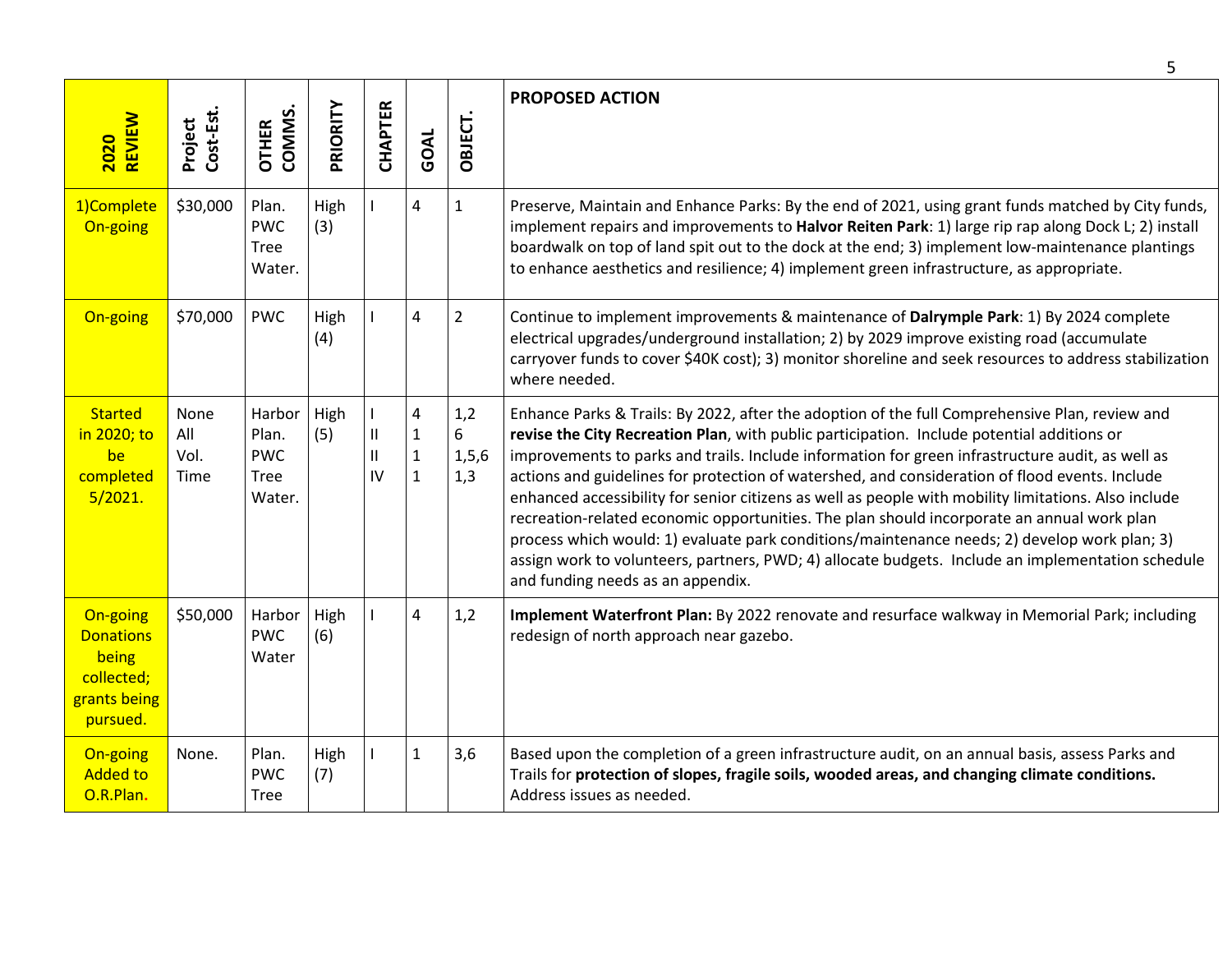|                                                                      |                                              |                                |              |                                       |                                                                        |                                     | 6                                                                                                                                                                                                                                                                                                                                                                                                                                                                                                                                                                    |
|----------------------------------------------------------------------|----------------------------------------------|--------------------------------|--------------|---------------------------------------|------------------------------------------------------------------------|-------------------------------------|----------------------------------------------------------------------------------------------------------------------------------------------------------------------------------------------------------------------------------------------------------------------------------------------------------------------------------------------------------------------------------------------------------------------------------------------------------------------------------------------------------------------------------------------------------------------|
| <b>REVIEW</b><br><b>2020</b>                                         | Cost-Est.<br>Project                         | COMMS.<br><b>OTHER</b>         | PRIORITY     | <b>CHAPTER</b>                        | GOAL                                                                   | OBJECT.                             | <b>PROPOSED ACTION</b>                                                                                                                                                                                                                                                                                                                                                                                                                                                                                                                                               |
| On-going                                                             | \$5k/yr.                                     | Plan.<br>Touris<br>m           | High<br>(8)  | VII<br>$\mathbf{H}$                   | 4<br>$\mathbf 1$<br>$\mathbf{1}$                                       | $\mathbf{1}$<br>1,3<br>$\mathbf{1}$ | In 2020 - 2022: work cooperatively with the Landmark Conservancy and the Town of Bayfield to<br>restore the Brownstone Trail: this would include supporting the pursuit of funding and other<br>resources.                                                                                                                                                                                                                                                                                                                                                           |
| <b>Not started</b>                                                   | Design:<br>\$25K<br>Build:<br>\$100K         | Harbor<br><b>PWC</b><br>Water  | Med.<br>(9)  |                                       | $\overline{4}$                                                         | 1,2                                 | Implement Waterfront Plan: By 2023, establish walkway on the north half of Front Street between<br>Rittenhouse and Washington; adjoining the ferry parking lot. This could possibly be accomplished by<br>moving parking to the west side of Front St. and establishing a sidewalk along the east side. The first<br>step would be to design the re-route by 2022. Second step would be construction by end of 2023.                                                                                                                                                 |
| On-going                                                             | On<br>Project<br>basis.<br>\$5K per<br>year. | Plan.                          | Med.<br>(10) | $\mathbf{II}$<br>$\mathbf{III}$<br>IV | $\overline{\mathbf{4}}$<br>$\mathbf{1}$<br>$\mathbf 1$<br>$\mathbf{1}$ | 1,2<br>1,6<br>2,5<br>$\mathbf{1}$   | Preserve, maintain, and enhance trails: Continue participation in the Bayfield Area Trails System<br>(BATS) Committee to develop and implement a unified trails system among the City, Town, County,<br>and Red Cliff. This would include identifying and prioritizing linkages between existing trails<br>networks (e.g. Big Ravine to orchards and Fire Tower Hill), providing public information and access,<br>and developing capacity to maintain trails. Place an emphasis on trails along the waterfront, notably<br>a trail from the City to Dalrymple Park. |
| <b>Not Started</b>                                                   | Intern:<br>\$5K                              | <b>PWC</b>                     | Med.<br>(11) | $\mathbf{1}$                          | $\overline{4}$                                                         | 1,2                                 | Maintain parks & trails: By 2022 explore the potential to establish a seasonal staff and/or<br>internship position(s) for parks and trails maintenance. Possibly fund this position through grants<br>and/or fees in cooperation with BATS partners. By 2025, have at least one sustainably funded<br>seasonal staff/intern position in place for parks and trails maintenance.                                                                                                                                                                                      |
| <b>Not Started</b>                                                   | Legal<br>Support.<br>\$2K                    | Plan.                          | Med.<br>(12) | VI                                    | $\overline{3}$                                                         | $\mathbf{1}$                        | By 2024, establish conservation easements on City Lands in the Big Ravine and other lands zoned as<br>Conservancy (W-1) lands.                                                                                                                                                                                                                                                                                                                                                                                                                                       |
| <b>In Progress</b><br>as part of<br>walkway<br>renovation<br>(above) | \$4K<br>(52K)<br>each)                       | Harbor<br><b>PWC</b><br>Water. | Low<br>(13)  | $\mathbf{I}$                          | $\overline{2}$<br>$\mathbf{1}$                                         | 1,2<br>$\mathbf{1}$                 | Implement Waterfront Plan: By 2026, construct overlooks with interpretive signs at Jake's Park and<br>2nd Street overlooks.                                                                                                                                                                                                                                                                                                                                                                                                                                          |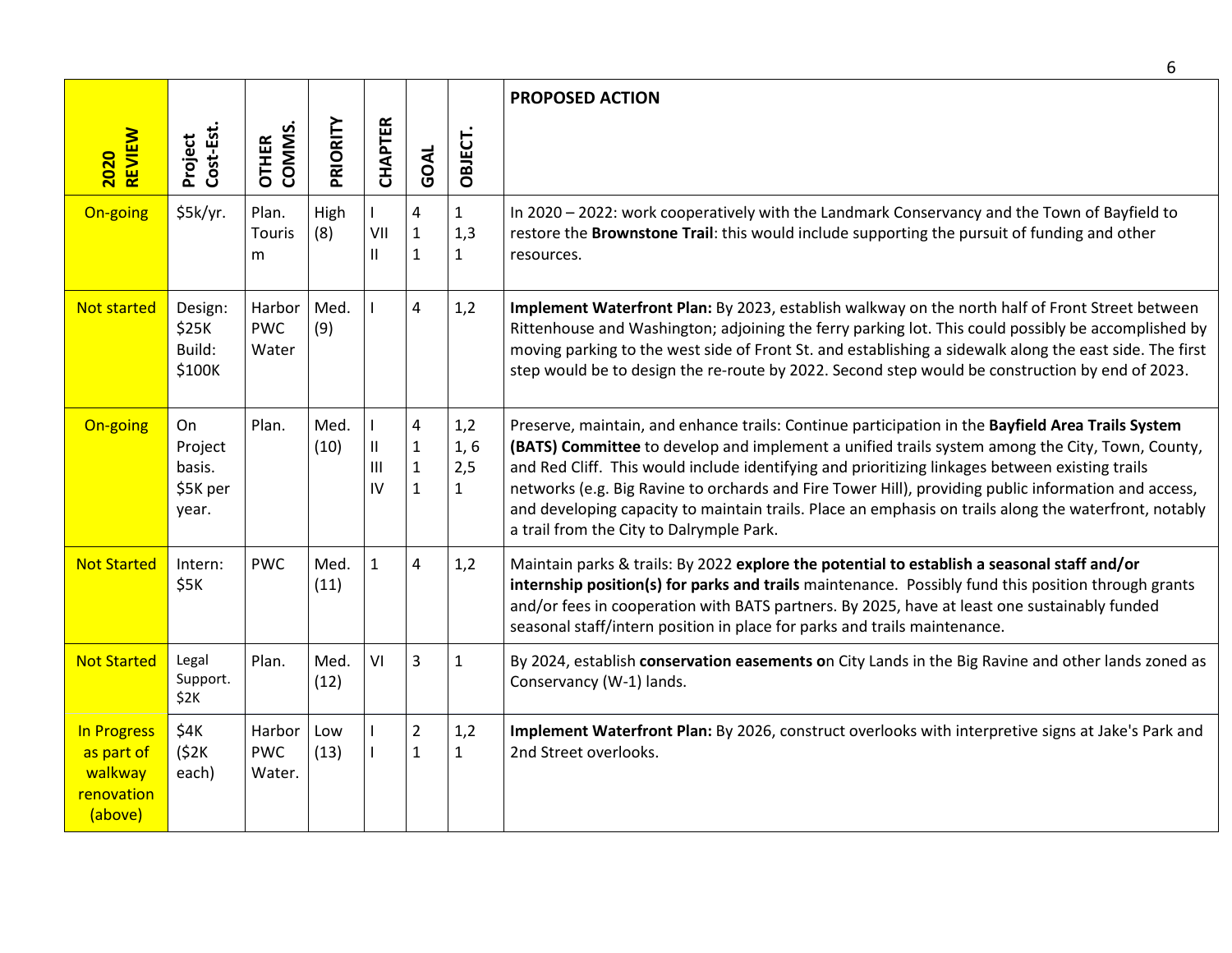|                                                                 |                      |                                                  |             |                                             |                                                                |                                       | 7                                                                                                                                                                                                                                                                                                                       |
|-----------------------------------------------------------------|----------------------|--------------------------------------------------|-------------|---------------------------------------------|----------------------------------------------------------------|---------------------------------------|-------------------------------------------------------------------------------------------------------------------------------------------------------------------------------------------------------------------------------------------------------------------------------------------------------------------------|
| REVIEW<br>2020                                                  | Project<br>Cost-Est. | OTHER<br>COMMS.                                  | PRIORITY    | CHAPTER                                     | GOAL                                                           | OBJECT.                               | <b>PROPOSED ACTION</b>                                                                                                                                                                                                                                                                                                  |
|                                                                 |                      |                                                  |             |                                             |                                                                |                                       | <b>PLANNING COMMISSION</b>                                                                                                                                                                                                                                                                                              |
| On-going                                                        | Free                 | All                                              | High<br>(1) |                                             |                                                                |                                       | Starting in 2021, review and update all committees' progress related to their individual action items<br>annually in April.                                                                                                                                                                                             |
| <b>Completed</b><br><b>Working on</b><br>supplemental<br>guide. | Free                 |                                                  | High<br>(2) | Ш<br>IV<br>V<br>VI                          | $\mathbf{1}$<br>$\mathbf{1}$<br>$\mathbf{1}$<br>$\mathbf{1}$   | 5<br>$\mathbf{1}$<br>$1 - 5$<br>3     | By April 2020, pass a Health in All Policies ordinance (based on Appleton's ordinance).                                                                                                                                                                                                                                 |
| In Progress<br>May<br><b>Completion</b>                         | In<br><b>Process</b> | Housin<br>g                                      | High<br>(3) | IV<br>V                                     | $\mathbf{1}$<br>$\mathbf{1}$<br>$\mathbf{1}$                   | $\mathbf{1}$<br>1<br>$1 - 6$          | Engage in a Housing Study - regional and local picture. Understand the housing needs of our current<br>population base and future needs. Study to be completed in 2021.                                                                                                                                                 |
| On-going                                                        | <b>WCMG</b>          | Planni<br>ng<br>Parkin<br>g<br>P&R<br><b>PWC</b> | High<br>(4) | L<br>$\ensuremath{\mathsf{II}}$<br>III      | $\mathbf{1}$<br>$\mathbf{1}$<br>$\mathbf{1}$                   | $1 - 6$<br>2,3,4<br>1,2,3             | In 2020, establish a Green Infrastructure Ad Hoc Task Force and pursue funds to contract a green<br>infrastructure survey/audit. This will provide a better understanding of where we are today, where<br>are we doing a good job, and where are our deficiencies, etc. Includes Ravine/Run off areas and<br>Corridors. |
| On-going                                                        |                      | P&R<br><b>PWC</b><br>Touris<br>m                 | High<br>(5) | L<br>$\ensuremath{\mathsf{II}}$<br>Ш<br>VII | $\overline{2}$<br>$\mathbf{1}$<br>$\mathbf{1}$<br>$\mathbf{1}$ | 1,3,4<br>5,6<br>1,2,3<br>$\mathbf{1}$ | Starting in 2019, review and revise the City of Bayfield Sign Ordinance - look for discrepancies and<br>gray areas and revise where needed and develop a Wayfinding Sign Plan.                                                                                                                                          |
| On-going                                                        |                      | Parkin<br>g<br>Touris<br>m                       | High<br>(6) | $\ensuremath{\mathsf{II}}$<br>Ш<br>VI       | $\overline{2}$<br>$\mathbf{1}$<br>$\mathbf 1$<br>$\mathbf{1}$  | $\mathbf{1}$<br>5,6<br>$1 - 5$<br>2,3 | By 2022, initiate a Parking Study to identify the parking problems and potential solutions.<br>Information may help to revise Parking Ordinance in a more meaningful way.                                                                                                                                               |
| <b>Not Started</b>                                              |                      |                                                  | Med<br>(7)  | VI                                          | $\mathbf{1}$<br>$\overline{2}$                                 | $\overline{2}$<br>1                   | In 2023, review of all City owned properties and consider best uses and alternative. For example,<br>should City Hall be kept in its current location or moved?                                                                                                                                                         |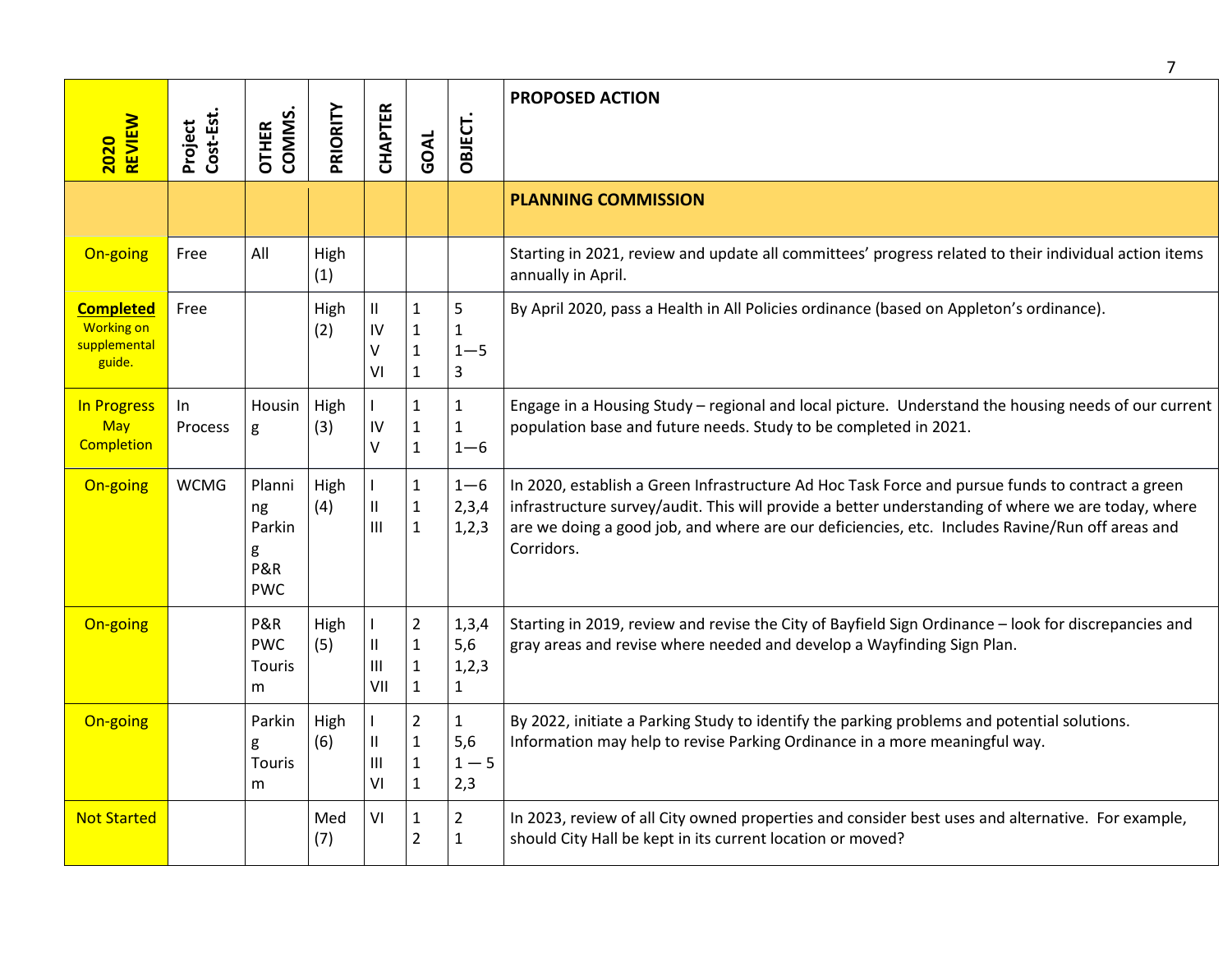|                              |                      |                 |             |                 |                                                |                         | 8                                                                                                                                                                                                                                                                                                                                                                                                                            |
|------------------------------|----------------------|-----------------|-------------|-----------------|------------------------------------------------|-------------------------|------------------------------------------------------------------------------------------------------------------------------------------------------------------------------------------------------------------------------------------------------------------------------------------------------------------------------------------------------------------------------------------------------------------------------|
| <b>REVIEW</b><br>2020        | Project<br>Cost-Est. | OTHER<br>COMMS. | PRIORITY    | <b>CHAPTER</b>  | GOAL                                           | OBJECT.                 | <b>PROPOSED ACTION</b>                                                                                                                                                                                                                                                                                                                                                                                                       |
| <b>Not Started</b>           |                      |                 | Med<br>(8)  | VI              | $\mathbf{1}$                                   | 2,4,5,<br>6             | In conjunction with zoning ordinance review, evaluate Mixed Uses - Commercial District: Review<br>Zoning Ordinance and revise allowed uses in the Commercial District.                                                                                                                                                                                                                                                       |
| On-going<br><b>Draft RFP</b> | \$50,000             |                 | High<br>(9) | VI              | $\mathbf{1}$                                   | 6                       | In 2023, initiate process to conduct a zoning ordinance review and revision.                                                                                                                                                                                                                                                                                                                                                 |
|                              |                      |                 |             |                 |                                                |                         | <b>PUBLIC WORKS COMMITTEE</b>                                                                                                                                                                                                                                                                                                                                                                                                |
| On-going                     |                      |                 | High<br>(1) | Ш<br>VII        | $\mathbf{1}$<br>$\mathbf{1}$                   | 1,2,3<br>$\overline{2}$ | Seek grants and other financial assistance to fund the City's 2020-2021 Sewer System<br>Improvements Project which includes reconstruction of approximately 3,700 LF of aging and<br>undersized sanitary sewer and appurtenances. See attached location map for the project. The cost<br>of the project is approximately \$1,000,000, which includes \$150,000 of engineering and<br>construction-related services costs.    |
| On-going                     |                      |                 | High<br>(2) | L<br>VII        | $\mathbf 1$<br>$\mathbf{1}$                    | 1,2,3<br>$\overline{2}$ | Seek grants and other financial assistance to fund the City's 2021-2022 Water Main Improvements<br>Project. This project includes reconstruction of approximately 2,340 LF of aging and undersized<br>water mains and appurtenances. See attached location map for the project. The cost of the project is<br>approximately \$1,050,000; which includes \$150,000 of engineering and construction-related<br>services costs. |
| <b>Not Started</b>           |                      | Plan.           | High<br>(3) | П.<br>VII       | $\mathbf 1$<br>$\mathbf{1}$                    | 1,2,3<br>$\overline{2}$ | By 2021 Conduct an Inflow/Infiltration study on the City's Sewer System and make plans for the<br>needed improvements. Include Green Infrastructure concepts in the assessment and plans.                                                                                                                                                                                                                                    |
| On-going                     |                      | Plan.           | Med.<br>(4) | Ш.<br>VI<br>VII | $\mathbf{1}$<br>$\overline{3}$<br>$\mathbf{1}$ | 1,2,3<br>1,2,3<br>2,3   | By 2022, review and manage the City's Stormwater Management Plan and assist the Plan<br>Commission with developing ordinance/guidelines that assist with the management required.<br>(Ravines, ditches, fragile soil areas - Increased storms, high lake levels, developmental impacts, etc.)<br>Include Green Infrastructure concepts in the guideline development and implementation.                                      |
| On-going<br><b>COVID</b>     |                      | ARB             | Med.<br>(5) |                 |                                                |                         | By 2022, Inventory and evaluate all City Owned properties for building maintenance and<br>possibilities for green infrastructure or energy saving methods.                                                                                                                                                                                                                                                                   |